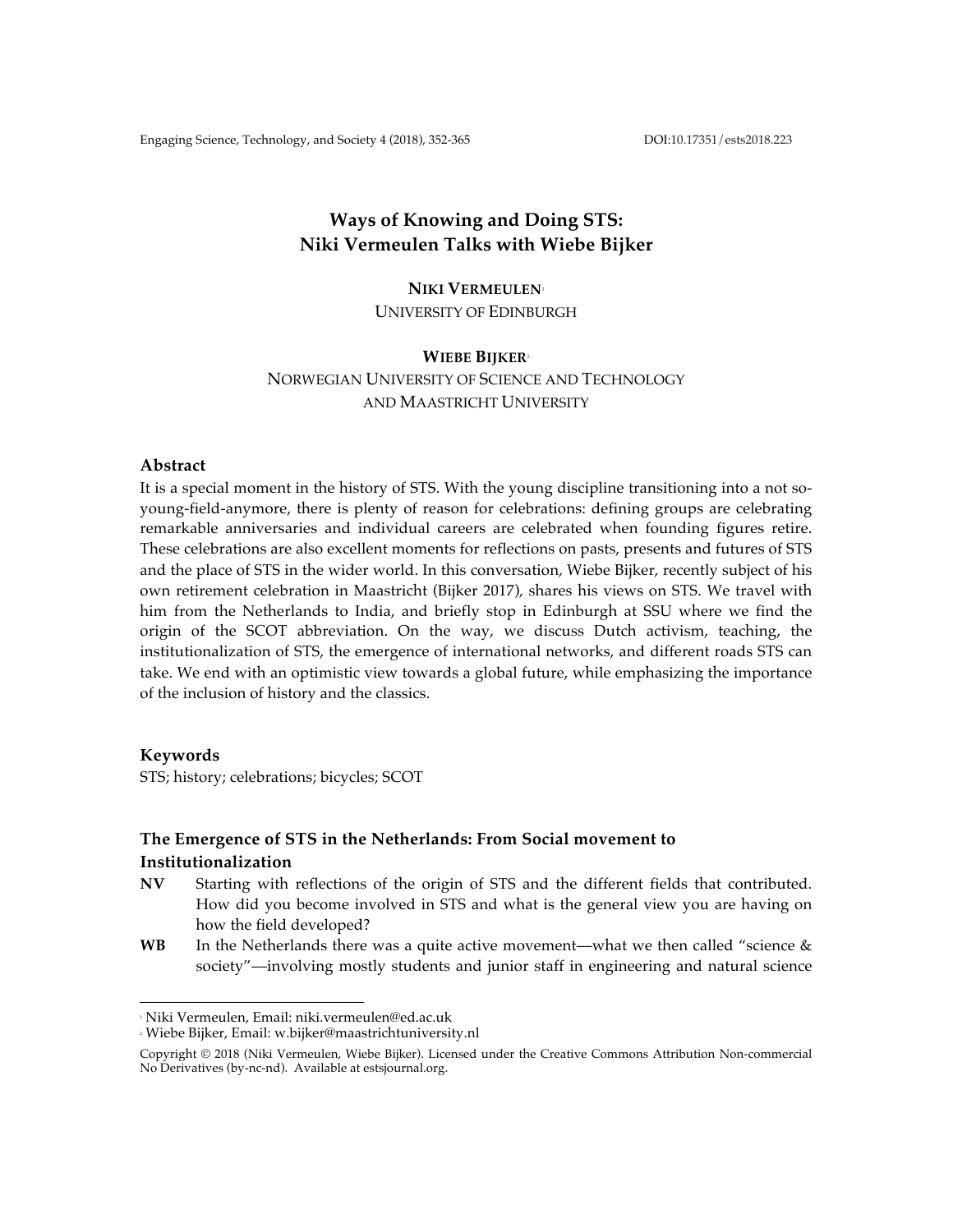departments. They were concerned about the role of the military in university research, and quite active in discussions in the Netherlands about the nuclear arms race and disarmament, and particularly nuclear power. As a student I was part of that movement and I think that for the Netherlands this was the beginning of STS, or at least an important starting point. An interesting additional step which I think is quite unique––I don't know of any other country where something like that happened––is that the Ministry of Education, Culture and Science thought that it might be valuable to have a more professional, dedicated expertise on the role of science in society. They therefore announced a competition to draft a research program for what was then called a "science dynamics program." Four universities participated. The winner would receive a professorial chair, but each of the participants got 100,000 guilders, about 50,000 euros now, to prepare for that competition. Only one of the four universities won––and that was Amsterdam, so in Amsterdam the chair of science dynamics was established, on which Stuart Blume was then appointed. However, the actual investment of 4 times 100,000 guilders basically meant an investment in the whole field in the Netherlands. And although the four universities competed, we still kept––in a Dutch spirit––quite friendly with each other, so that even after Amsterdam was granted the chair the four universities continued to collaborate. In a way this competition was, after the science & society movement, a second and more formal step to create a presence of STS in the universities. So I would sketch the origin of STS in the Netherlands in these two steps.

- NV Next to Amsterdam, the other place was Twente I suppose?
- **WB** Yes, and then the other two were Groningen, in the north of the Netherlands, and Leiden. Arie Rip was in Leiden then, although after the competition Arie moved relatively soon to Amsterdam when he also got a chair in the science dynamics group. And then those were the three Dutch STS centers: Groningen, Amsterdam and Twente.
- **NV** So these Dutch developments were then embedded in kind of a broader international development? Or perhaps parallel to similar developments in the UK and the US, and probably France?
- **WB** I think that in those early years there was little international interaction, with the exception of Arie, and of course Stuart Blume who came from the UK. The field was not yet very academically oriented, but much more directed towards politics and policy.
- **NV** In terms of time we are talking about the beginning of the 70s isn't it?
- **WB** No, this is already the end of the 70s. I can't recall exactly when, this competition must have been around 1981-82.
- **NV** So the movement was in the 70s and then this kind of competition, institutionalization took place in the beginning of the 80s?
- **WB** Yes, exactly.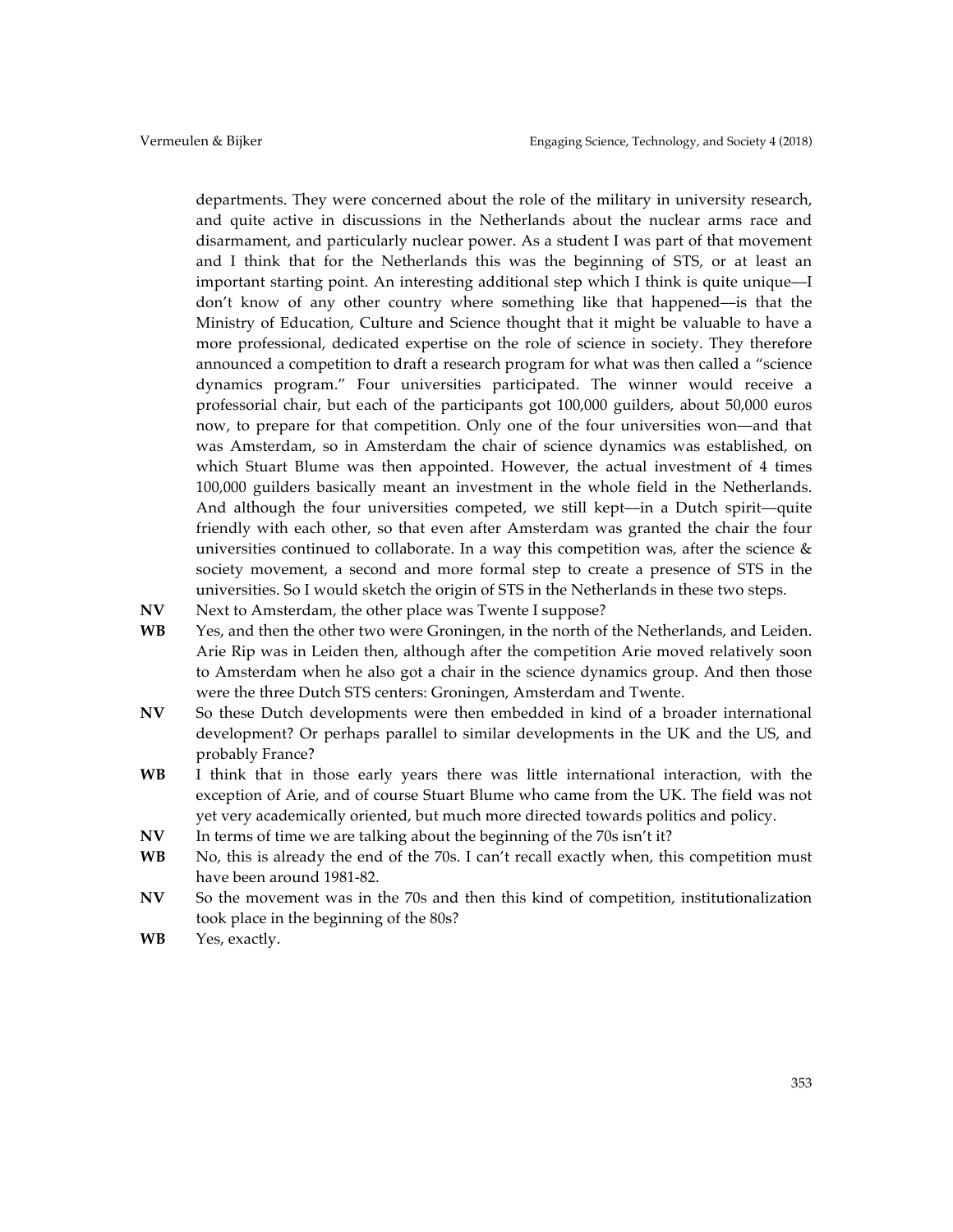### **The Creation of International Networks in STS**

- **NV** How did you become aware that the development in the Netherlands were part of a broader movement that was later called STS?
- **WB** That was very much a personal contingency. In 1980 I was appointed as a junior researcher in Twente University and as part of that project I went to my very first international conference, and that happened to be the very first EASST meeting: the meeting in which EASST was formally established, in Graz in Austria. There I was to present, together with Ellen van Oost, the first preliminary results of our project on what would become the Social Construction of Technology. However, our department had a bit of extra money and they wanted to use that extra money to bring some foreign scholar for half a year to Twente: they asked us to keep an eye open for any possible candidate that we might meet in Graz. Then Ellen and I bumped into Trevor Pinch. We actually didn't know him and I had never heard of him, but our first meeting went off quite well, we liked him and he liked our work. His postdoc contract in Bath was ending by the end of that calendar year and he would be unemployed by 1 January. So that seemed a very nice fit. I went back to the university, reported about Trevor, Trevor was invited, Trevor came, and that opened my eyes to the international STS, or more precisely the SSK community. We made the link through Trevor with Harry Collins and then I presented Trevor's and my work in Paris, where I met David Bloor from Edinburgh but also Michel Callon and Bruno Latour. That is how my connection to the international STS community started, and I think that at that moment Arie and I were the only ones who had such international connections, although from then onwards it rapidly grew.
- **NV** What is your idea about how these people came together basically before you knew them?
- **WB** I hesitate to call it a community, but my sense is that in the UK back then, most of the people of my generation all knew each other: John Law, Harry Collins, David Edge, David Bloor, Barry Barnes, Donald MacKenzie, and Mike Mulkay. John Law had done his PhD in Edinburgh so they knew each other, they had partly studied with each other and then the link with Bruno came, I think mostly through Steve Woolgar, and then there was the very first 4S meeting in Cornell in 1975. That was long before I was part of academic STS; in those days I taught physics in secondary school, and wrote physics textbooks with an STS twist. The field already had, I suppose one can say, started around the establishment of the journal *Social Studies of Science* in Edinburgh with David Edge and Roy MacLeod in Australia. But I was blissfully unaware of all that when it happened.
- **NV** That's also interesting that there's different kinds of countries and groups that then at one point come together, there's obviously a specific pattern of emergence in that sense.
- **WB** There's one other interesting link that I had to one part of the international STS community, particularly in Britain, and that was along a very different line and that happened already in the late 1970s: this was because of my involvement (just mentioned)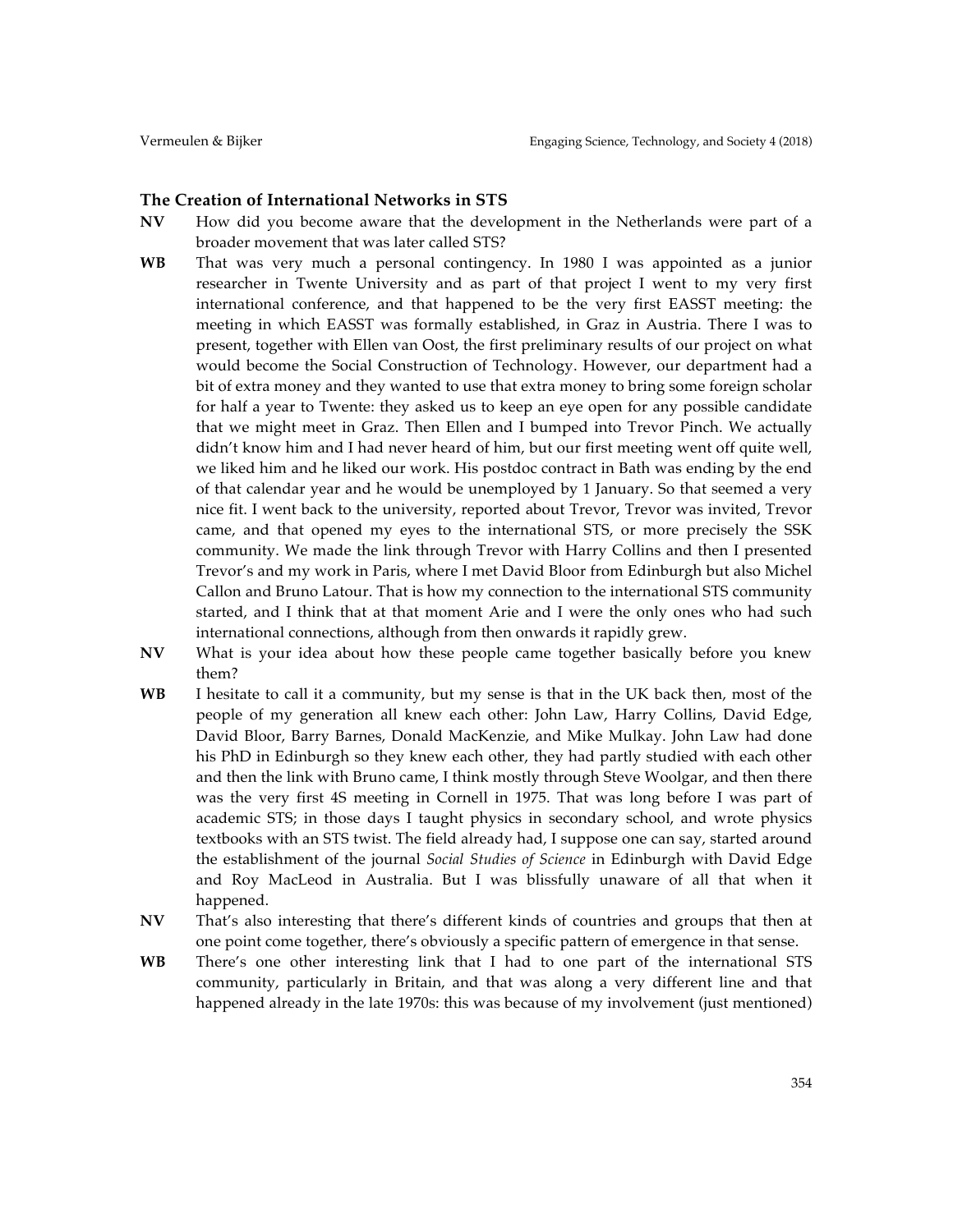in innovating science teaching and in trying to incorporate more science & society issues in secondary school teaching.

- **NV** A kind of Responsible Research Innovation at high school level.
- **WB** Through that channel I met John Ziman and his partner Joan Solomon, but also David Edge. David was very interested in those kinds of issues, including teaching at secondary schools, although he didn't do it himself; he was thinking about how to innovate science teaching also in secondary schools. I vividly remember that we sat next to each other––it was an extremely nervous experience for me––we sat next to each other in a pretty small workshop at the Free University in Amsterdam, completely focused on secondary school science teaching, and science in society teaching. Trevor and I had just sent our SCOT article to him to be reviewed about two or three weeks earlier. So I was sort of paralyzed and thought: if I don't say anything he'll wonder later when he opens that letter what that guy next to him was doing, but if I say something I may be violating rules about the communication between an author and an editor? At some point I did introduce myself, David was of course his very amicable and comforting self, and it all went well.

#### **The Edinburgh School and the Origin of SCOT**

- **NV** So in that sense Edinburgh was already a little bit known to you?
- **WB** Yes.
- **NV** What in general are your memories of this group and how do you see its importance in the field, in its emergence and also maybe in its development.
- **WB** I think the importance of Edinburgh can't be overstated. First because of David Edge and *Social Studies of Science.* But also because of the work by David Bloor, Barry Barnes and Donald MacKenzie in helping to create SSK and thus being foundational for everything that we do now. So I would say that there was Edinburgh with those key names and then there was the Bath school with particularly Harry Collins but also Trevor, and then there were Mike Mulkay, Steve Woolgar, John Law, Andy Pickering, Steven Yearley, Malcolm Ashmore, and I may be forgetting a few.
- **NV** Do you remember when you went to Edinburgh for the first time?
- **WB** Years later. I don't remember when exactly, but much later than all this happening. I think I've only been there once and perhaps visited David in his office, I seem to have a memory of a rainy day in Edinburgh. So I have visited Edinburgh probably only once. It doesn't feel like that because I keep meeting the Edinburgh people everywhere and we've had quite intensive contacts without my being there physically.
- **NV** And the role of the Strong Program?
- **WB** That was extremely important, and it has been very important for my own work. I still explain SCOT by reference to the Strong Program. Even apart from SCOT, some of the central themes of the Strong Program are crucial pedagogical tools to explain some of the core ideas of constructivist science studies to students. So, even if you don't want to train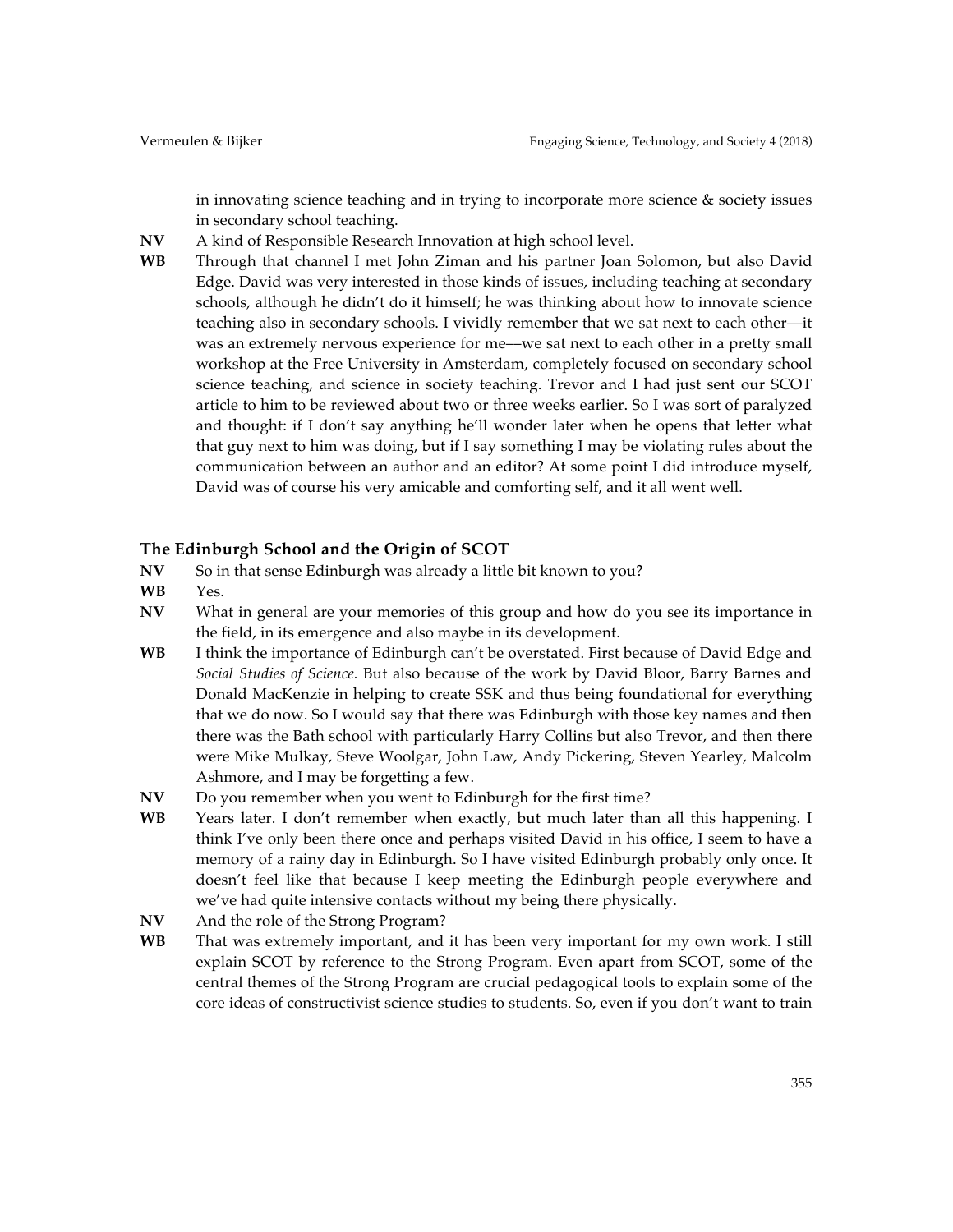them narrowly within the Strong Program, just using the Strong Program is pedagogically very effective I think.

- **NV** Do you have a concrete example?
- **WB** I know that I have this little book by Barry Barnes that has many pencil notes by me in the margin. But also David Bloor's work on symmetry is particularly important for me. I regularly use Donald's work on the Pearson correlation coefficient as an example of the role of interests in shaping scientific knowledge. And in the early days of SCOT, interacting with Donald and Judy Wajcman about their edited volume *Social Shaping of Technology* was important too.
- **NV** Yes, because that's a book where you have the different perspectives coming together as I remember quite well.
- **WB** In this context it's probably also worth noting that actually the name of SCOT was invented by David Edge. He told Trevor and me, that if you are writing this article balancing EPOR––the Empirical Program of Relativism––and your own work on technology, you'll need an acronym to combine with EPOR. What about SCOT? Of course who could refuse any suggestion by David, and definitely one like this? So it is his invention, and considering how adamant a Scot he was himself, we giggled a bit and then happily followed his suggestion.

#### **Transformations in STS**

- **NV** Moving on from the foundation of STS to its further development, how do you see STS having changed over time?
- **WB** I can't oversee the complete 50 years of the Unit but in the last 40 years one important development, and I participated in that, is that the domain of social studies of science was broadened to also include technology, also include medicine, and it keeps expanding. Current work in Edinburgh is very much contributing to that. Secondly. I mentioned that in the Netherlands STS started as a politically motivated movement more than as a scholarly research tradition within academia. I now see internationally, including what I know about the current program in Edinburgh, that there is increasing sensitivity to normative and political issues, including explicit engagement with policy questions but also more theoretical and philosophical attention to normative questions. You just mentioned Responsible Research Innovation (RRI), I think STS can pride itself on having had a clear influence on the shaping of that RRI agenda in Europe. So for the Netherlands that means a sort of coming full circle, back to the political agenda with which STS started out. For most scholars in the UK it did not start out as a political approach: SSK very much started as an academic project in mostly the sociology of science, and only later was related to political questions, for example with Harry Collins' and Robert Evans' Third Wave paper. The third development is extending STS beyond the northern and western hemispheres. There again Edinburgh is crucial in its collaboration with Chinese scholars and doing research in China. This third development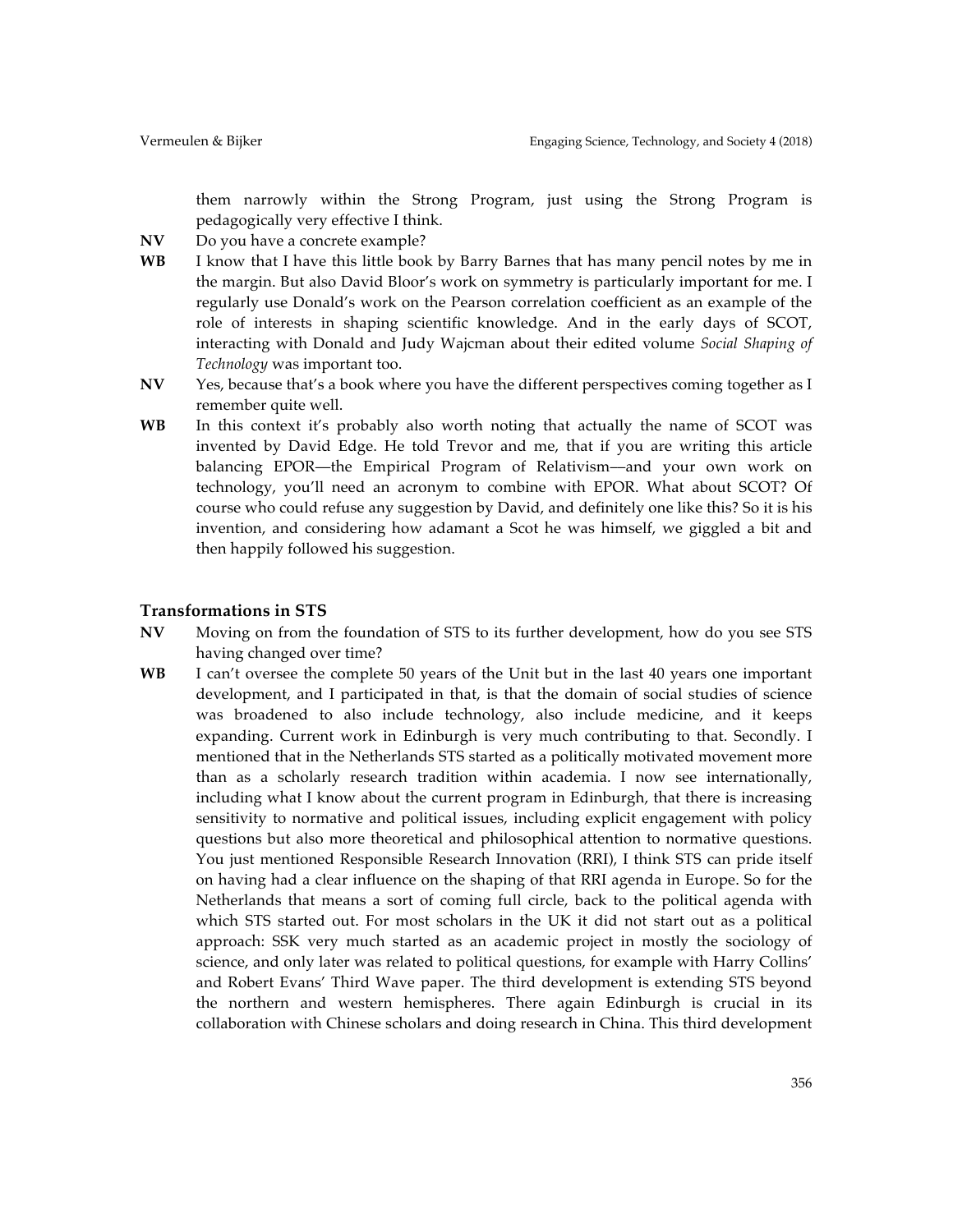is a bit more recent than the other two, but quite substantive and, I think, very important for the future.

- **NV** These three developments that are visible in Edinburgh and in the Netherlands, are these also most important through the history of STS more generally?
- **WB** Yes, absolutely. You just need to browse the programs of the 4S and EASST annual meetings to recognize these three trends. There have been explicit discussions to change the name of 4S, to include technology and medicine. I'm quite happy that we didn't do that because you cannot continue to extend it by listing every next domain that STS investigates. The meeting programs show how much attention to political and policy issues is now being paid. And there is a very increased membership from the global south and east; and 4S had meetings in Tokyo and Buenos Aires.

#### **Interdisciplinary Relations**

- **NV** Going back to the underlying disciplines that STS is resting on—history, sociology and philosophy of science; and also of course the sciences, as many first generation scholars had a background in natural sciences––how do you see the relation of STS to other disciplines in the broader academic community?
- **WB** I think a description of the history in terms of disciplines is actually quite interesting because I think in Britain and in Edinburgh it was only sociology and philosophy, but philosophy with a sociological twist. That was different in the Netherlands, where philosophy of science played a substantive role. While in the UK much of the work was formulated in opposition to philosophy of science, this was not the case in the Netherlands. In the Netherlands we had some collaboration with historians but not very much. In the UK Steve Shapin and Simon Schaffer created an important bridge to history of science, while in the Netherlands historians came mostly in via technology studies. I don't think that in the Netherlands or the UK there was any explicit anthropology of science, previous to *Laboratory Life* by Bruno Latour and Steve Woolgar. Since then economics and policy studies became more important. I consider SPRU an STS center, but some don't. There is an increasing number of scholars in organizational sociology active in drawing on STS and also contributing back to STS. Particularly with RRI (Responsible Research and Innovation) the link to philosophy got re-established. So the spectrum of disciplines is really much broader and richer now than it was in the 1970s, though of course with different profiles in different centers and countries.
- **NV** I was also wondering about the connection between history and sociology of science. In the Netherlands they seem quite close together, while in the UK these seem to be more separate communities. For instance in Maastricht historians and sociologists are working together, and I didn't experience a barrier that I couldn't cross. Then I was thinking your work has also been switching between the two, so what are your thoughts on this?
- **WB** It helps to distinguish between history of science and history of technology. History of science in most countries is quite established, it's the longest and also richest tradition—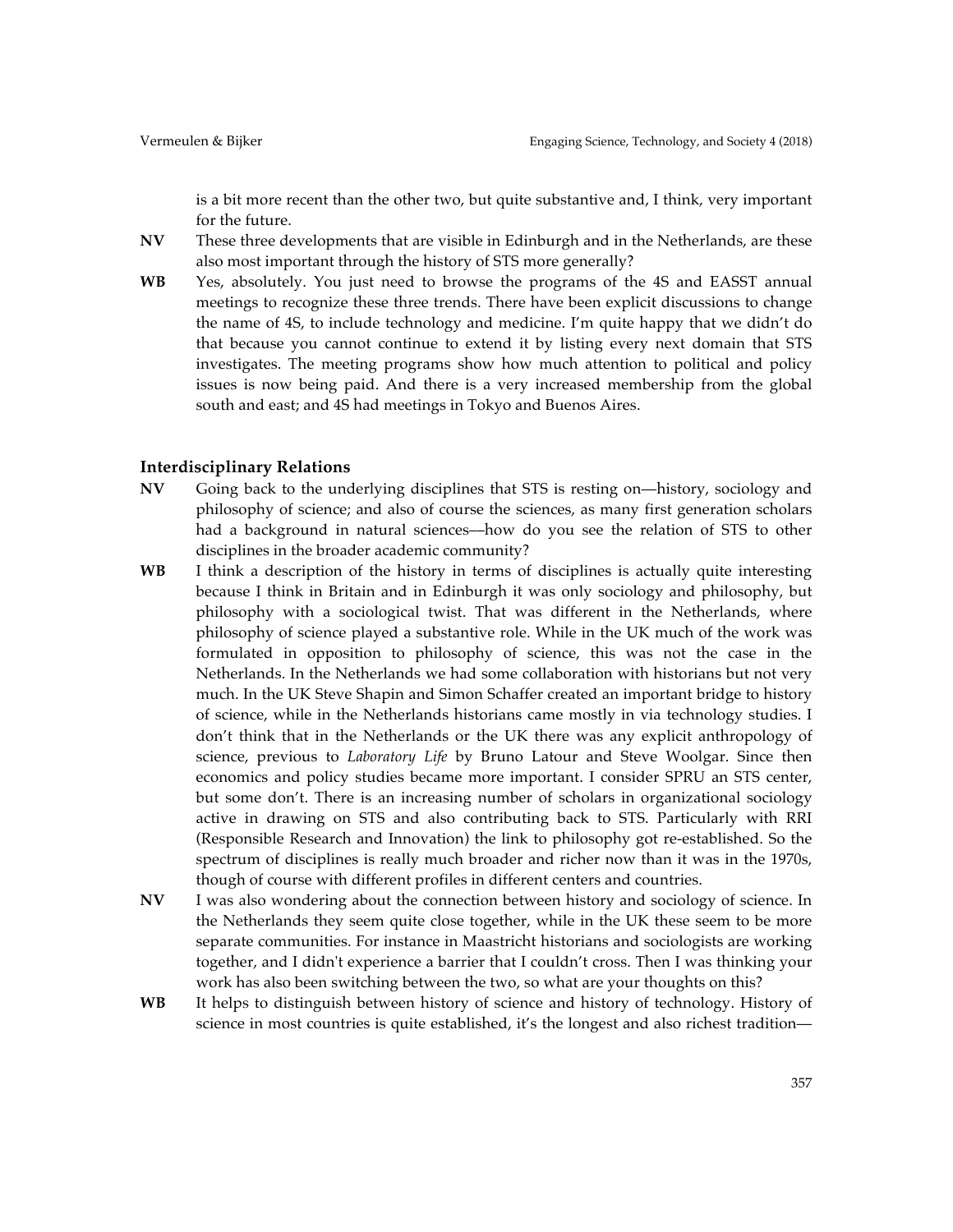also richest money-wise—but often also the most conservative of the three. In the US, for example, first only the History of Science Society (HSS) existed, and then the Society for the History of Technology (SHOT) broke away from HSS because the founders of SHOT (then all members of HSS) felt that in HSS attention to technology was underrated and that there wasn't enough space for innovative historical research. I think that the link between social studies of science and technology and SHOT is the closest one, and in centers like Maastricht, Cornell and MIT, historians of technology and sociologists of science and technology belong to one department. My interactions with the SHOT are rewarding. Although many historians still have their doubts about social theory and what they (often rightly) consider unnecessary jargon, they do recognize the fruitfulness of a social constructivist approach. I think that the gap between social and historical studies of technology will become increasingly smaller and I hope the same will happen with the history and sociology of science. Something that happened only two weeks ago which was extremely nice was that I was invited by the Dutch Graduate School in Classics—Greek and Latin studies and history, political philosophy, literature, archaeology of ancient Greece and Rome. They had discovered SCOT and want to build their research program around innovation in the Roman-Greco culture 2,000 years ago around constructivist approach to innovation.

- **NV** SCOT going back to the classics?
- **WB** It is fascinating that classicists start using SCOT, and I expect this collaboration to be beneficial for a better understanding of current innovation and technical change too. What is much more regularly happening is that practitioners—of all kinds: engineers, nanoscientists, development interventionists, handloom activists—find STS, and especially SCOT, useful because they better understand the relations between science, technology and society that they operate in on a daily basis. Because SCOT, with its relevant social groups and idea of interpretive flexibility, stays relatively close to what many practitioners can imagine and see happening around them. I meet many people outside academia – or in academia but definitely outside regular STS units––who find SCOT useful for their teaching or the political intervening work that they do.
- **NV** That's interesting because ANT has spread, for instance, to conservation studies and art history. And you see similarly SCOT crossing boundaries between academia and practice. What would you see as other important disciplines where STS is, or needs to be interacting with more? What are other kind of interfaces?
- **WB** I would find it difficult to think of any discipline that could not benefit from collaborating with STS. That sounds like an arrogant statement, but what I mean is that I think that for any discipline it helps to take a kind of a constructivist turn, not in a very strict and ideological sense, but just a slightly different way of looking at one's own practice and at the practices that are the object of study. My recent work on clinical trials is an example. The malaria researchers with whom I did this research (published in Social Studies of Science, 2016; my daughter Else is the first author) found it very insightful to use a constructivist STS perspective on their work. I benefited much myself,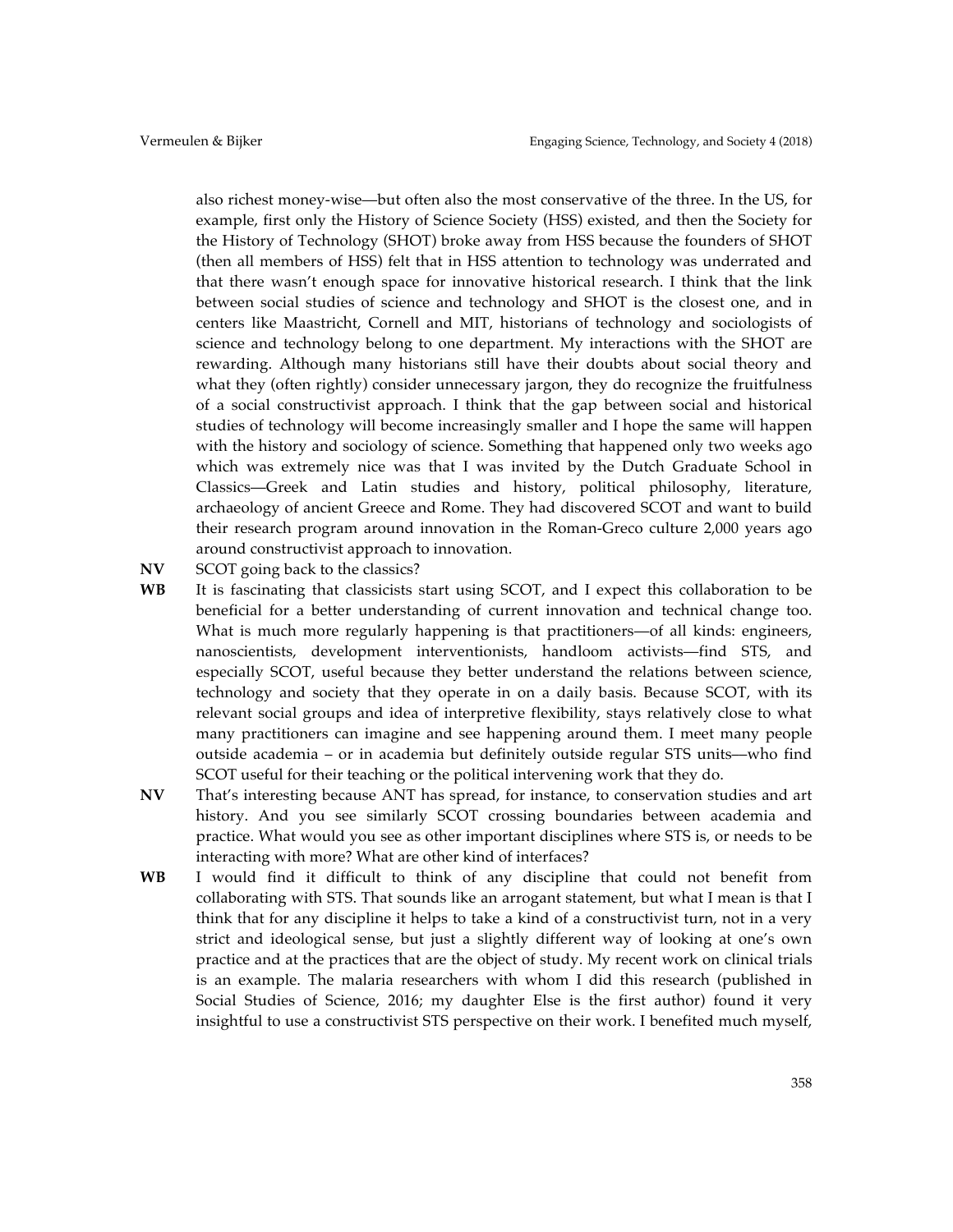because we were able to formulate theoretical ideas about trust-control tandems that, we claim, are crucial in all knowledge construction processes. Secondly I think that the STS practice of collaborating across disciplinary boundaries is increasingly asked from any researcher in any discipline, so that also in that sense anyone could learn from STS. Until two weeks ago I might have excepted classics from this statement...So, I cannot think of any discipline that could not benefit from a little dose of STS.

#### **Going Back to the Classics**

- **NV** And the other way around, STS needing to learn from other disciplines, what would you say?
- **WB** I think, but that's partly reflecting my personal failings, that STS would really benefit from revisiting some of the classic social science and philosophy theorists. I think that revisiting the Webers, Durkheims and Deweys of this world, which is all happening now, is a very worthwhile project. Even Merton: in the 1980s, SSK and STS did develop very much in antagonism to Mertonian sociology of science. But we are way beyond that fight now, and revisiting someone like Robert Merton is extremely fruitful.
- **NV** Ok, so that's in some ways going back to the roots and reinterpreting them from our current perspective. With Merton this would be about norms in science?
- **WB** Yes, but also his empirical work, his sociological empirical work about the role of science in society. I still teach his norms of science, of course with the additional footnote that it doesn't empirically describe what has actually going on. These norms are worth thinking about it, if only to teach these students a certain ethical self-awareness of what scientists should and should not do. Merton has done much valuable sociology work that is not directly about science. Let's put it like this: I think STS is now so strong and mature that they don't need to be afraid to go back to some of those stalwarts whom it criticized in the early days.

## **Different Ways of Doing STS**

- **NV** Yes, that's an interesting perspective. Does this not apply to the academic detour that you have identified for Dutch STS? Of course you said already that it is one of the central trends that there is more engagements with politics and policy taking place now, but how do you see the relation to policy studies and political sciences?
- **WB** I think that is happening indeed. I saw three parallel routes: the policy street and the academic highway and the STS boulevard. These still exist in parallel to each other and I would make a plea that big research centers would do well to have a portfolio that includes activities in all three, as a group. Individuals may be more comfortable in only one of the three, but it would be beneficial for research and teaching of a center to have activities in all three. I think all three routes have grown enormously in strength and in capacity over the past 15 years. The policy street is very clear with all the consultancy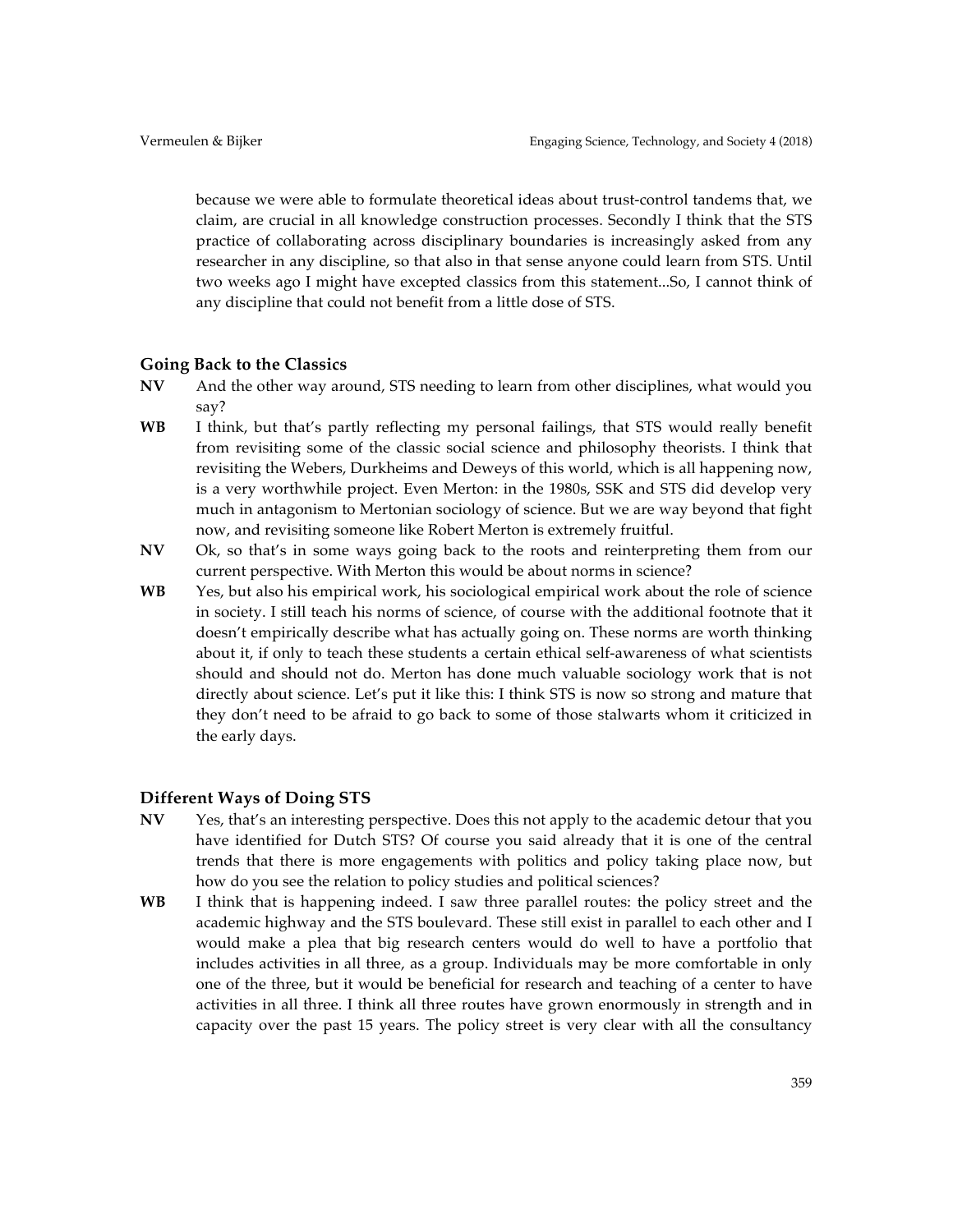and policy-related work that many STS people do part of their time, whether it is in a high-level experts group in Brussels or certain European projects that have a more consultancy taste than academic taste. The academic highway is pretty clear with all the research schools, the postgraduate programs, undergraduate programs. Trevor and I always call STS an emerging discipline. We do call it a discipline, but still emerging because we don't want to get completely bogged down in the disciplinary pillars. And I think that the STS boulevard is visible in what we talked about previously: that much of the research that you see happening in EASST and 4S conferences does have a mix of empirical work, theoretical work and societal inspiration with sensitivity to normative and political issues. Many projects have all three elements, and may foreground one or the other, depending on the context.

#### **The Future of STS: Links with Science and Global Perspectives**

- **NV** That nicely leads to the last part of our conversation, where do you see STS going when you say "it has all the characteristics of a discipline"? How do you see the future of STS? Because we are at a point where groups exists 50 years and many people will be retiring quite soon?
- **WB** Well, I think the future is pretty bright: programs like Horizon 2020 make a strong plea to include responsible research and innovation (RRI), important bodies like the European Commission or the Health Council of the Netherlands explicitly invite STS people for advisory roles, we have high-quality research schools, and students are coming in… Though "worry" is too negative, I would like us to think about the effect that many STS graduates now do not have a science degree. With the big success and the consolidation of bachelor and master programs, current graduates typically do not have the same background in science as the older generation have. Now, people like yourself have been trained in social sciences or humanities, then turned to STS and start studying science and technology. We need to make sure that also with that new generation of researchers, who don't have that engineering or science in their blood, the relationships with the science and engineering disciplines are maintained and made productive. Someone like you does that very well, but it is more difficult for you than it was for me. I can quite cheaply play that cards of, "I am a physicist" or "I am an engineer," and you cannot do that.
- **NV** I can see that. But you do also see some programs that are now trying to return to that original position and educate people with a science background to have a major or minor in STS. In addition, what do you see missing from STS at the moment, that isn't done and needs to be done? Is there anything particular that you're immediately thinking of?
- **WB** To be honest, no. I see important and big issues and problems that need to be addressed, but I see researchers who start doing that. I think that the kind of work that is done in Edinburgh in collaboration with Chinese colleagues and on China, and the work that I'm doing with Indian colleagues and on India, was missing until some ten years ago. The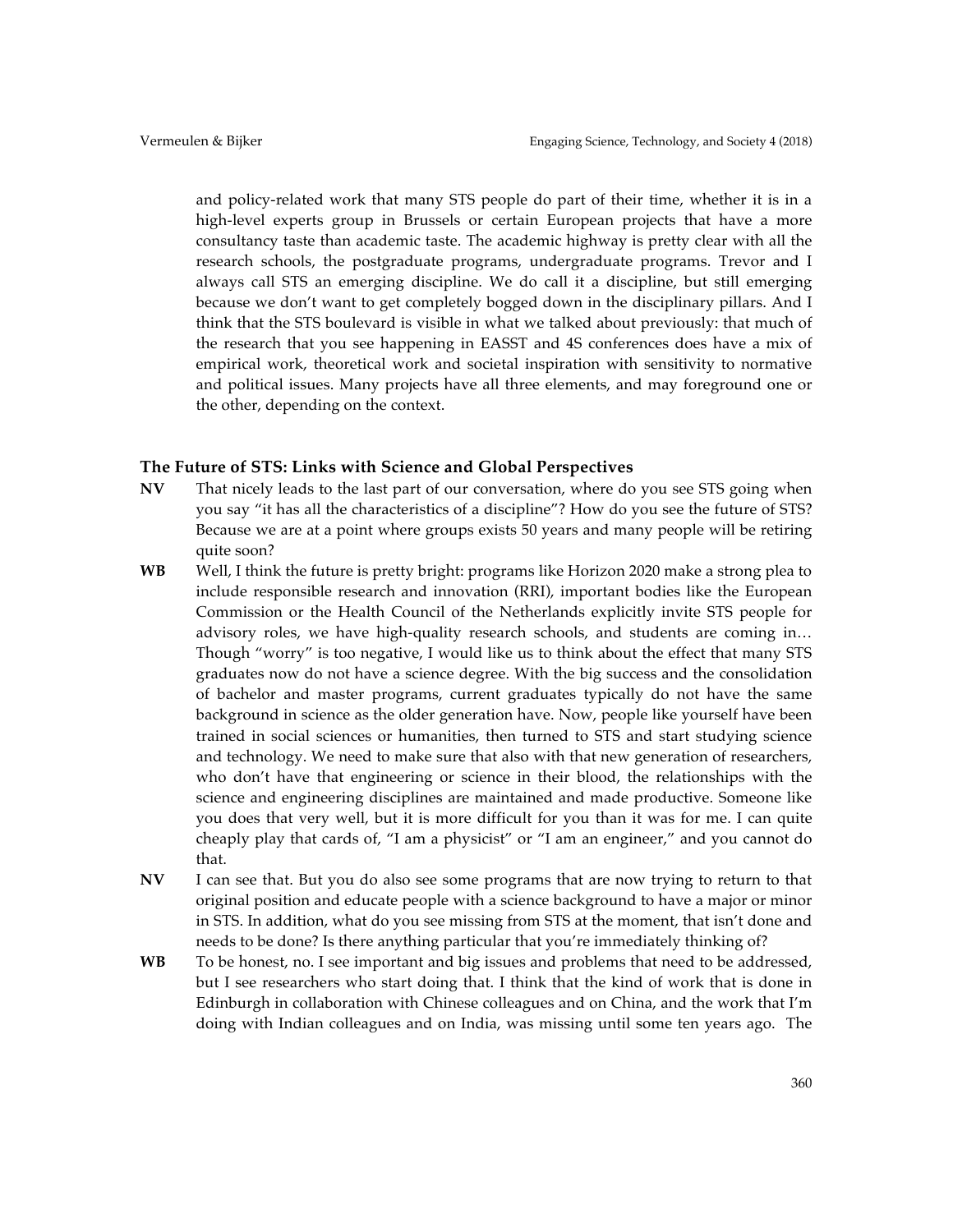skewed orientation on the North and the West that STS had in its early decades is being addressed now; it's still missing in a sense that there isn't enough of that research, but it's not missing in the sense that it is a blind spot that people don't recognize.

- **NV** But of course there is a whole world to explore out there.
- **WB** Yes, absolutely. And I think most of the benefits are still to be harvested in say the next ten years.
- **NV** The final question is: what excites you the most about what is going on in STS at the moment that you see as promising?
- **WB** What excites me most is having this Chinese student who also worked as an intern in Edinburgh last year and who had no clue about STS but ended up in our research master because he did understand what we were trying to do and he was fascinated. But we had to sort of turn him around, not only from his Chinese background to also understanding a European northern perspective, but from being a communication science person to an STS person, teaching him how to do fieldwork. The other example is the work that I am doing in India, which really makes me rethink what knowledge is, what science is, how people relate to each other, what is ethically allowed and also effective as forms of intervention if you want to improve livelihoods of people or the stability of a society. I think I am learning more in India within a year than I did in the ten years before in Europe, and I wouldn't be surprised if that happens to Robin Williams going to China too.
- **NV** Yes, we have started some work with Korea recently too.
- **WB** There is a strong community in East Asia: Korea, Taiwan, Japan, China, Singapore. The Society for History of Technology 2016 meeting will be in Singapore. And there is increasing STS activity in Latin America too: Brazil, Argentina, Colombia.

## **Learning STS: From Student to Interviewer Multiple**

### **BY NIKI VERMEULEN**

Let me start these reflections by telling you that this was actually the second time I interviewed Wiebe Bijker. The first time was 2010, during the Society for Social Studies of Science (4S) conference in Japan. It was hot and humid on the campus of the University of Tokyo, it was the final conference day, and there was a camera with Wes Shrum behind it. Being part of a series of interviews with past presidents of 4S, Wiebe talked about the emergence of STS and the role of 4S, but also about his own career and his contributions, including the development of the Social Construction of Technology (SCOT) theory. This is also the reason why this time around, we did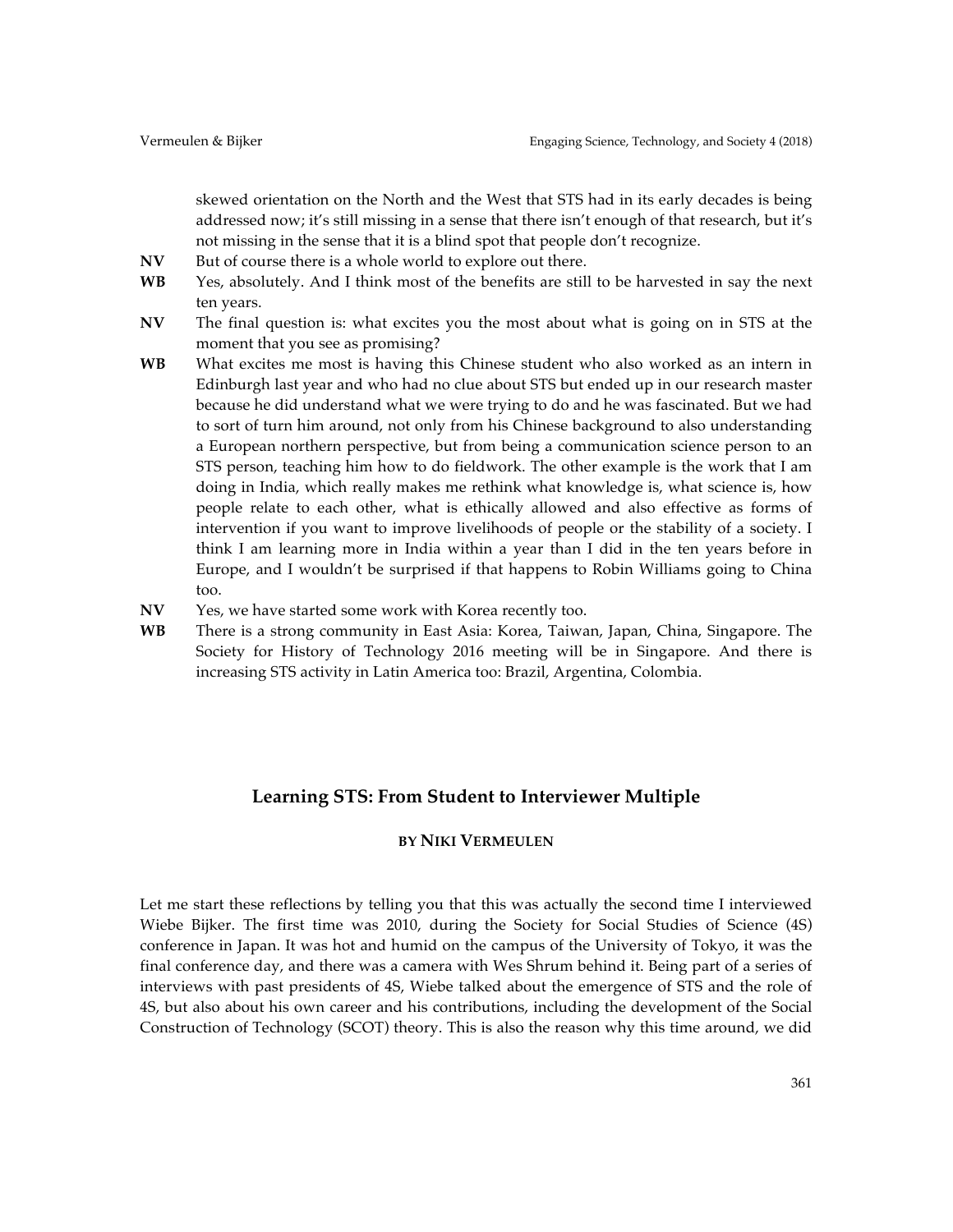not focus too much on Wiebe's own career, as this is already covered by that former interview which can be found on the 4S website  $\frac{http://www.4sonline.org/past_officers)}{http://www.4sonline.org/past_officers)}$ . So, why was I asked to interview Wiebe twice?

The first time Wes asked me to conduct the interview because Wiebe was my PhD supervisor. In fact, I know Wiebe from my undergraduate studies onwards, and he is one of the reasons I became interested in STS. The course he designed on the "Maakbaarheid" of the Netherlands––a term that simply does not translate in English but which for this purpose I will translate as the social construction of the Netherlands––made me decide to follow a specialization in "Technological Culture." I especially remember the field trip to the Dutch Delta works, where Wiebe showed us around together with his father Eco Bijker, who worked as an engineer on those impressive Delta works. In a later course designed around Wiebe's inaugural lecture on "The Democratisation of Technological Culture" these Delta works figured again, as an example of a technology that was the result of political deliberations. The Oosterschelde storm surge barrier is the result of a compromise between different social and political visions, as the technology incorporates both the desire to protect the land from flooding and the wish to keep the landscape behind the barrier as it was: with the tide going in and out, preserving the local salty water culture of mussels and fishing. While Wiebe's courses were among the best during my university education, little did I know that the specialization in "Technological Culture" was actually a synonym for STS, and that Wiebe was one of the field's founding figures. I slowly figured all that out during my years as a graduate student.

My lectureship in Edinburgh forms the reason I was asked to interview Wiebe a second time around. My new colleagues, the editors of this project, asked me to participate and matched me with Wiebe again. I almost forgot to conduct the interview in English instead of Dutch, but luckily Wiebe reminded me. On a few occasions we both struggled to find the appropriate word in English, so a big thank you to all involved in the transcription and editing process for keeping up with our Dutchisms.

An obvious point of discussion was the connection between Edinburgh and Maastricht. It turned out that Wiebe had travelled to Edinburgh only once, and for me that was definitely the most shocking revelation of the interview. I am still a bit puzzled about why this was the case. He said something about rain, but in my experience it does not rain in Edinburgh more often then it does in Maastricht, although it is quite a bit colder in summer. Next to the weather, I have been thinking about different schools of thought, slightly different generations, and meetings taking place during conferences in other places around the world. At least that is how I keep in touch with Wiebe and the Dutch: going to 4S or the European Association for the Study of Science and Technology (EASST) meetings, as this is the best place to catch up with the whole Dutch STS community. However, most notably the connection between Wiebe and Edinburgh is the SCOT theory, which, as Wiebe explained, was an acronym suggested by David Edge for obvious reasons. Perhaps in some ways this makes Wiebe part of the Edinburgh School.

Most importantly, I am glad that STS has started to do some history of its own field. This interviews project clearly contributes to that, and I have already heard about other projects too (see for instance the interview with Arie Rip in this series). Looking back at our own history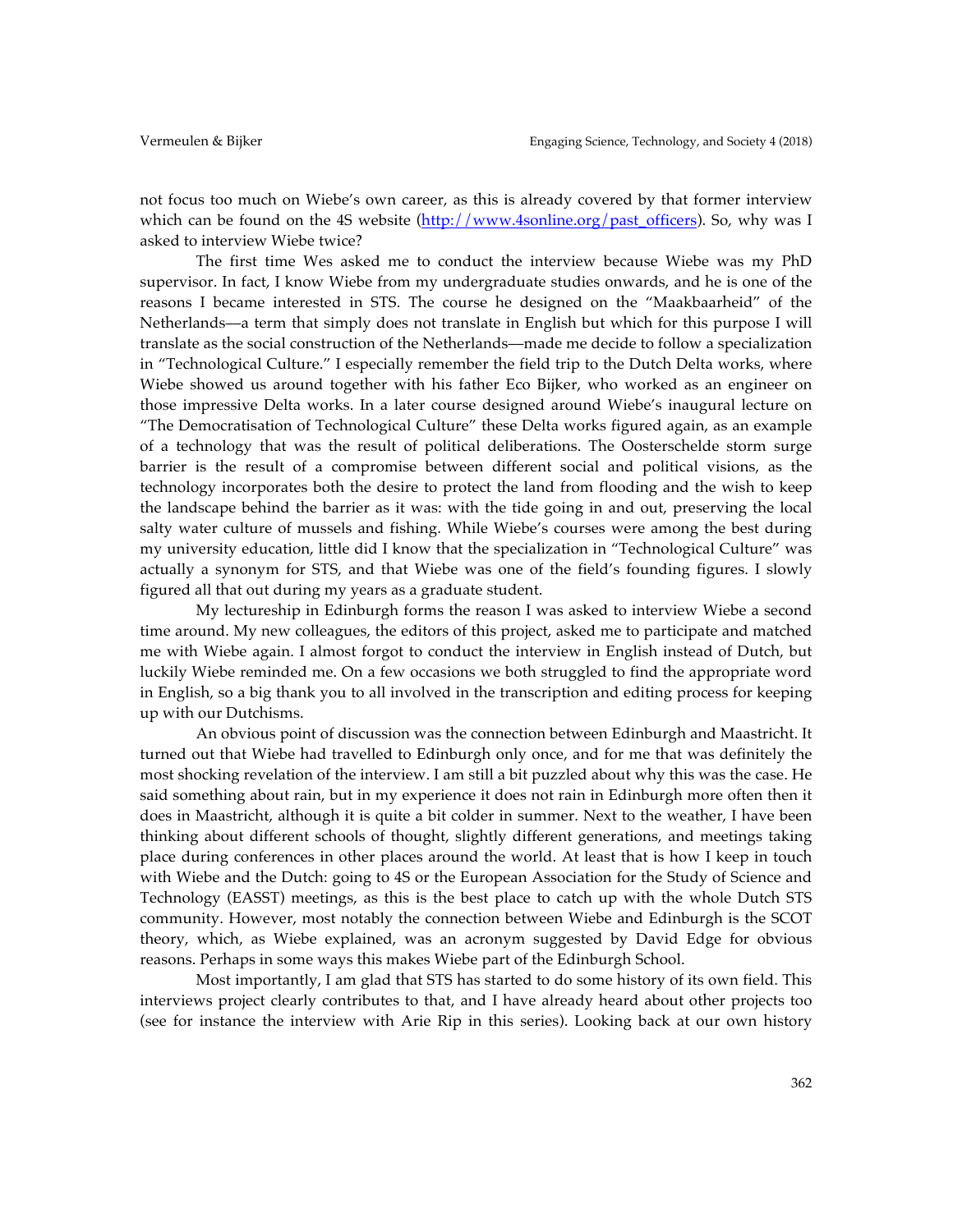seems something inevitable for a community that studies the way in which academic communities emerge and transform. Also, I think it is a valuable resource for people that are new to STS, and the present generation of scholars that were not part of its history.

Personally, I found it particularly interesting to hear about the role of different people, and disciplinary communities in the emergence of STS. When recalling the early days, Wiebe recounts the step-by-step, person-by-person growth of the field. He discusses encounters with scholars at particular meetings, and in doing so learning about other centers and setting up important collaborations. For example, he mentions meeting Trevor Pinch at a meeting in Graz, and the subsequent partnership that developed when Pinch came to work in the Netherlands. He also discusses meeting Edge, David Bloor, Harry Collins, Michel Callon, and Bruno Latour at different moments. Each of these meetings furthered the growth of the community in some ways, and contributed to Wiebe's personal development as a scholar. A crucial part of this was the disciplinary contributions brought by each person. For instance, he mentions that Latour brought anthropological sensitivities. As such, the interdisciplinary character of STS becomes especially visible through its early history.

Within this context, it was especially clarifying for me to learn how Wiebe experienced the relationship between sociology and history of science/technology. As in my own research I am trying to bridge the two, this relationship has been an important thread running through my career. More specifically, and although in my own education there was no real barrier between the two approaches, I discovered after leaving Maastricht that in other places and countries there are both intellectual and institutional barriers that can be quite persistent. Especially in the United Kingdom, I found that the history of science and the STS community are quite distinct, with their own conferences and networks that do not necessarily overlap, and only in a few places. One of these places is the Manchester Centre for the History of Science, Technology and Medicine (CHSTM), where the late John Pickstone was very much in favor of trying to connect the two communities and especially the two ways of understanding the development of science. My work has benefitted enormously from his generous support and part of his intellectual agenda is also visible in Edinburgh, as there are important connections between the two places, and as Edinburgh's Science Technology and Innovation Studies aims to connect both history and STS in its research agenda, together with innovation research.

As such, the question arises: why do those barriers exist? Exploring the history of the disciplinary configurations of STS proves to be a way towards a better understanding of these boundaries and their resilience, while perhaps also opening-up new possibilities to bridge.

Finally, and next to Wiebe's optimism about the future of STS, I would like to stress the importance of his suggestion to return to classic authors. Wiebe argues that as someone without formal training in the social sciences, doing so has been useful, but he also argues that doing so can help newer generations of STS researchers, which include a majority of people trained in the social sciences, humanities, and STS. Very importantly, he frames this turn to classic authors as something that STS can do now because it has established itself enough, it is mature enough. It also balances the future-oriented character of STS and the many new ideas and concepts that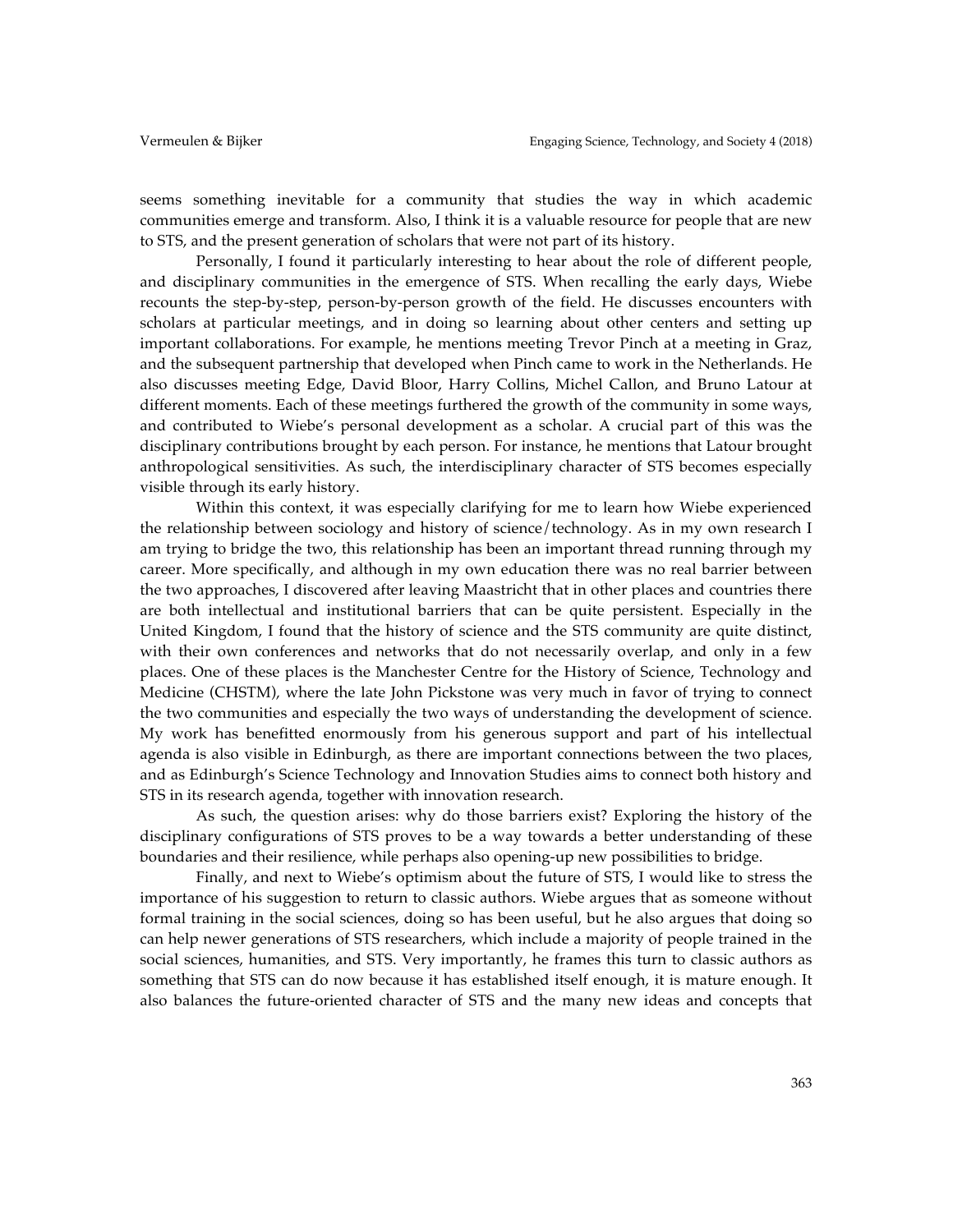emerge, with a revisiting of older concepts, and perhaps discovering new knowledge and understandings through old ideas.

As such, Wiebe's contribution can be read as a challenge to the STS community and its future agenda. A challenge that can be formulated as a challenge to boundaries. Boundaries between various disciplines (e.g. history of science/technology and STS), between academic STS and politically engaged STS, between "the West and the rest," between old concepts and new concepts, and between past and present, in order to build a future. In any case, I am looking forward to interviewing Wiebe in another five years time again, as part of our emerging "Five Up" series. To be continued…

#### **Author Biography**

Niki Vermeulen is senior lecturer/associate professor in history and sociology of science in Science, Technology and Innovation Studies (former SSU) of the University of Edinburgh, and a visiting researcher at the Centre for Science and Technology Studies (CWTS) of the University of Leiden. Her work focusses on ways of organizing research, especially collaboration in the life sciences and biomedicine. She completed her PhD at Maastricht University with Wiebe Bijker, and her academic journeys took her subsequently to the Science and Technology Studies Unit (SATSU) of the University of York, the Department of the Social Studies of Science of the University of Vienna, and the Centre for the History of Science, Technology and Medicine (CHSTM) of the University of Manchester. In addition, she worked as a science policy advisor/consultant, e.g. for Technopolis Group. Niki is a member of the Royal Society of Edinburgh's Young Academy of Scotland and has recently developed virtual walking tours through Edinburgh www.curiousedinburgh.org for which she won the Tam Dalyell Prize.

#### **Author Biography**

Wiebe E. Bijker (1951) is Professor of Technology & Society at the Norwegian University of Science and Technology, Trondheim, and professor emeritus at Maastricht University, The Netherlands. Educated as an engineer (physics) at Delft University, he studied philosophy of science at the Universities of Amsterdam and Groningen, and received a PhD in the history and sociology of technology from Twente University. He played a central role in designing the teaching programme of the Netherlands Graduate School of Science, Technology and Modern Culture (WTMC), in establishing the European MA programme European Society, Science and Technology studies (ESST), and the research master Cultures of Arts, Science and Technology (CAST) of Maastricht University. Bijker held a variety of administrative offices in Maastricht University, nationally, and internationally. Internationally his Presidency of the Society for Social Studies of Science and various roles in the Society for the History of Technology stand out. His engagement between academic work and the practices of science and technology becomes apparent in his work for the Health Council of the Netherlands, the Rathenau Institute, the research council NWO|WOTRO Science for Global Development, and the Knowledge in Civil